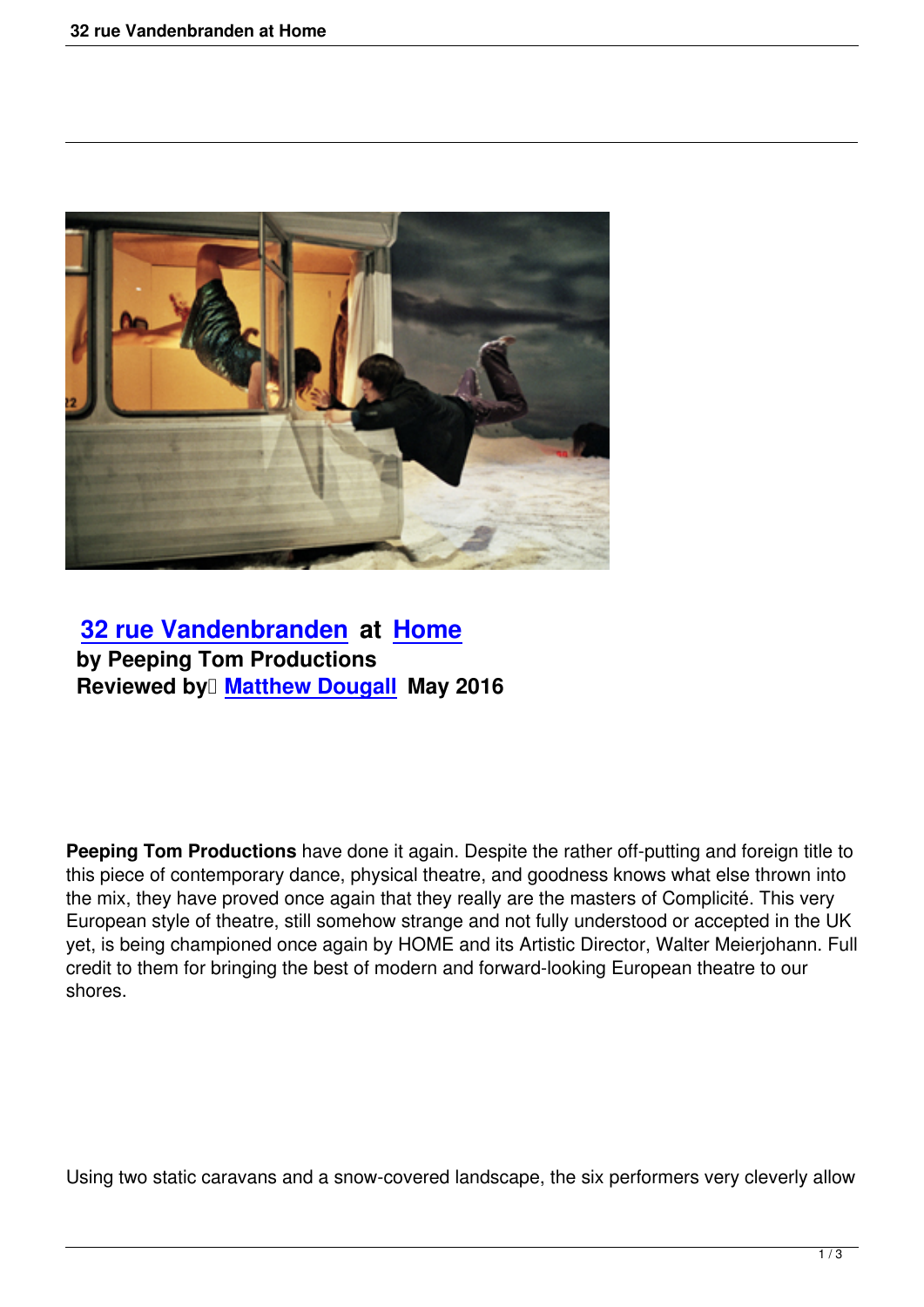us to be the voyeurs of their lives, whilst they themselves are the voyeurs on each others'. However, these are seemingly ordinary and rather mundane lives until things start to get a little bizarre and weird. And as the whole performance starts with a pregnant, drunken lady shoving a crying baby under one of the caravans and covering it with snow, you know this is going to be something a little different! Elements of the supernatural and powers from beyond seem to have manifested themselves in her, and with a good deal of Film Noir and Horror films' themes and ideas brought into the mix.

The performance lasted only 80 minutes without interval, and there was hardly any dialogue. Just a few words here and there; and yet the relationships between these six people were superbly drawn out in some of the most body-twisting and fantastical physical choreography I have seen.

There was even time for a couple of songs in the performance as one of the ladies proved she could quite competently sing an operatic aria, which worked beautifully with the choreography and the storyline. And there were some rather clever and funny effects used too. A suitcase stuck in mid-air, a bleeding heart, rain coming from nowhere etc. These little effects worked especially well when they needed to break the tension. As I have said it was something of a horror story, and no-one ends happily - in fact the story ends when one of them dies - however, there are still moments of humour throughout; not laugh-out-loud humour, but just enough to be able to take us on to the next part of the tragedy.

With the help of superb LX and SFX making violent gusts of wind and banging doors etc; these six performers - the inhabitants I am guessing of Rue Vandenbranden - were utterly mesmerising. The 80 minutes went so quickly and I didn't want them to finish!